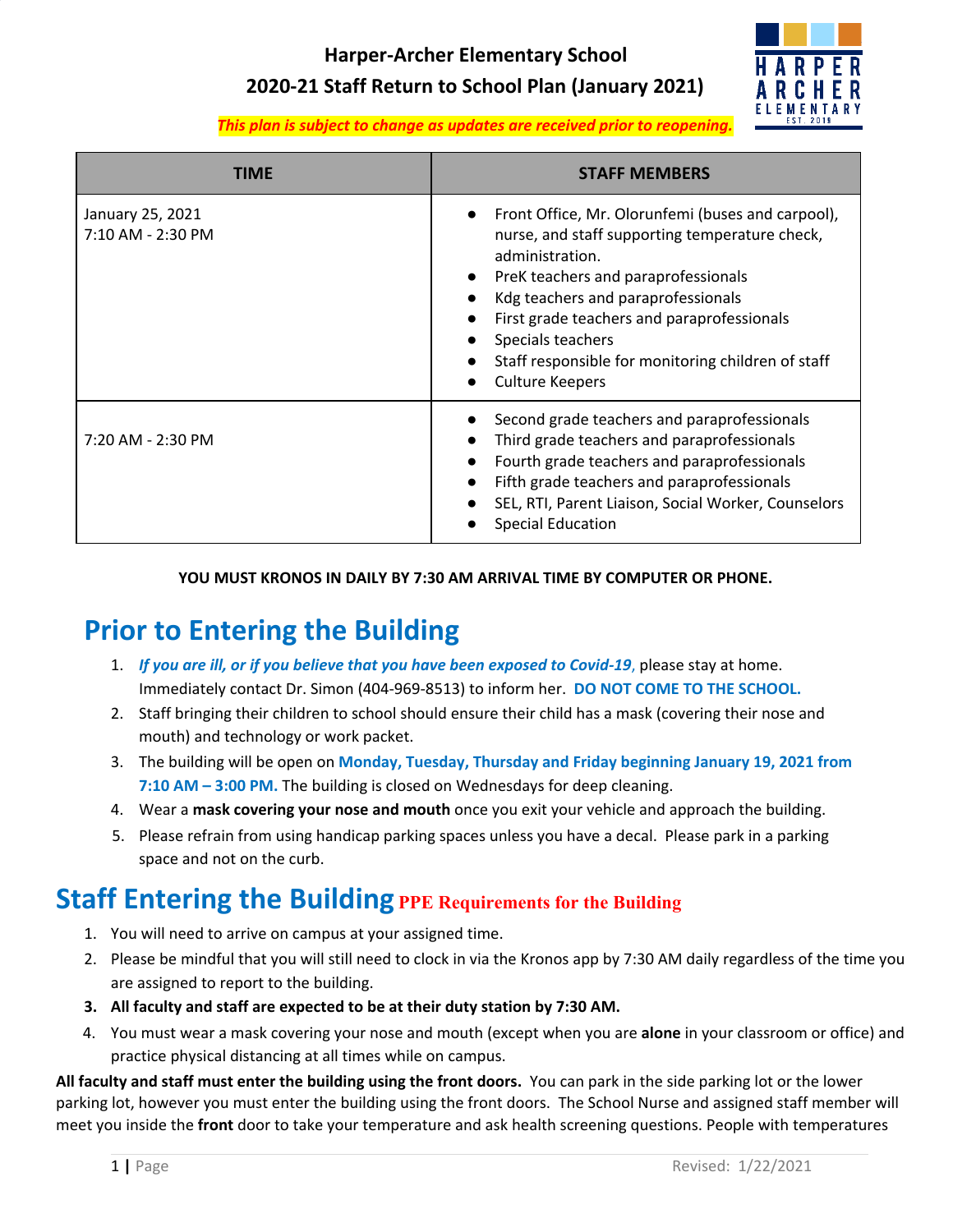above 100.4 degrees will be sent home and not allowed to enter the building. People who are cleared to enter will receive a wristband to be worn while on campus. For the safety of all, we ask that you do not enter the building until you have been screened by the nurse or designated staff member.

## **SCHOLAR ARRIVAL**

| <b>Location</b>                          | <b>Time</b>                                                                                                                                                                 | <b>Description</b>                                                                                                                                                                                                                                                                                                                                                                                                                                                                                                                                                                                                                                                                                                                                                                                                                                                                                                                                                                                                                                                                                                                                                           |  |
|------------------------------------------|-----------------------------------------------------------------------------------------------------------------------------------------------------------------------------|------------------------------------------------------------------------------------------------------------------------------------------------------------------------------------------------------------------------------------------------------------------------------------------------------------------------------------------------------------------------------------------------------------------------------------------------------------------------------------------------------------------------------------------------------------------------------------------------------------------------------------------------------------------------------------------------------------------------------------------------------------------------------------------------------------------------------------------------------------------------------------------------------------------------------------------------------------------------------------------------------------------------------------------------------------------------------------------------------------------------------------------------------------------------------|--|
| <b>Bus Lane</b><br>Front of the building | 7:15 a.m. to UNTIL<br><b>Bus Managers report</b><br>to buses to help<br>transitioning scholars<br>to HR's<br>NOTE: Work as a<br>team until all scholars<br>are in the class | • Bus Managers are those staff that arrive at 7:10 am<br>will walk your students from the bus lane to the side<br>entrance of the building. They will greet, monitor,<br>and provide scholars with associated color bands as<br>they exit the bus<br>. Buses will unload one bus at a time.<br>• Bus manager will check that scholars are wearing<br>their masks appropriately.<br>• If scholars do not meet building entrance criteria<br>(temperature screening) then scholars will be<br>isolated. A staff member will retrieve the nurse. The<br>nurse will then determine if the scholar will need to<br>go to the care room.<br><b>Bus Managers will</b><br>• Stand at the bus entrance. Check with the bus driver<br>each morning about the behavior of scholars for the<br>morning ride to school and the ride home the day<br>before.<br>· Place associated bus colors on scholars' wrists as<br>they exit the bus.<br>• Escort scholars into the building on voice level 1<br>using the stairs in front of the building. Move to voice<br>level 0 if needed. Ensure that scholars are wearing<br>their masks appropriately (over their noses and their<br>mouths). |  |
|                                          |                                                                                                                                                                             | • Assist scholars & bus drivers with bus<br>concerns-Report bus concerns to Assistant Principal.<br>Homeroom teachers will be at the threshold to greet<br>and receive scholars no later than 7:30 AM.                                                                                                                                                                                                                                                                                                                                                                                                                                                                                                                                                                                                                                                                                                                                                                                                                                                                                                                                                                       |  |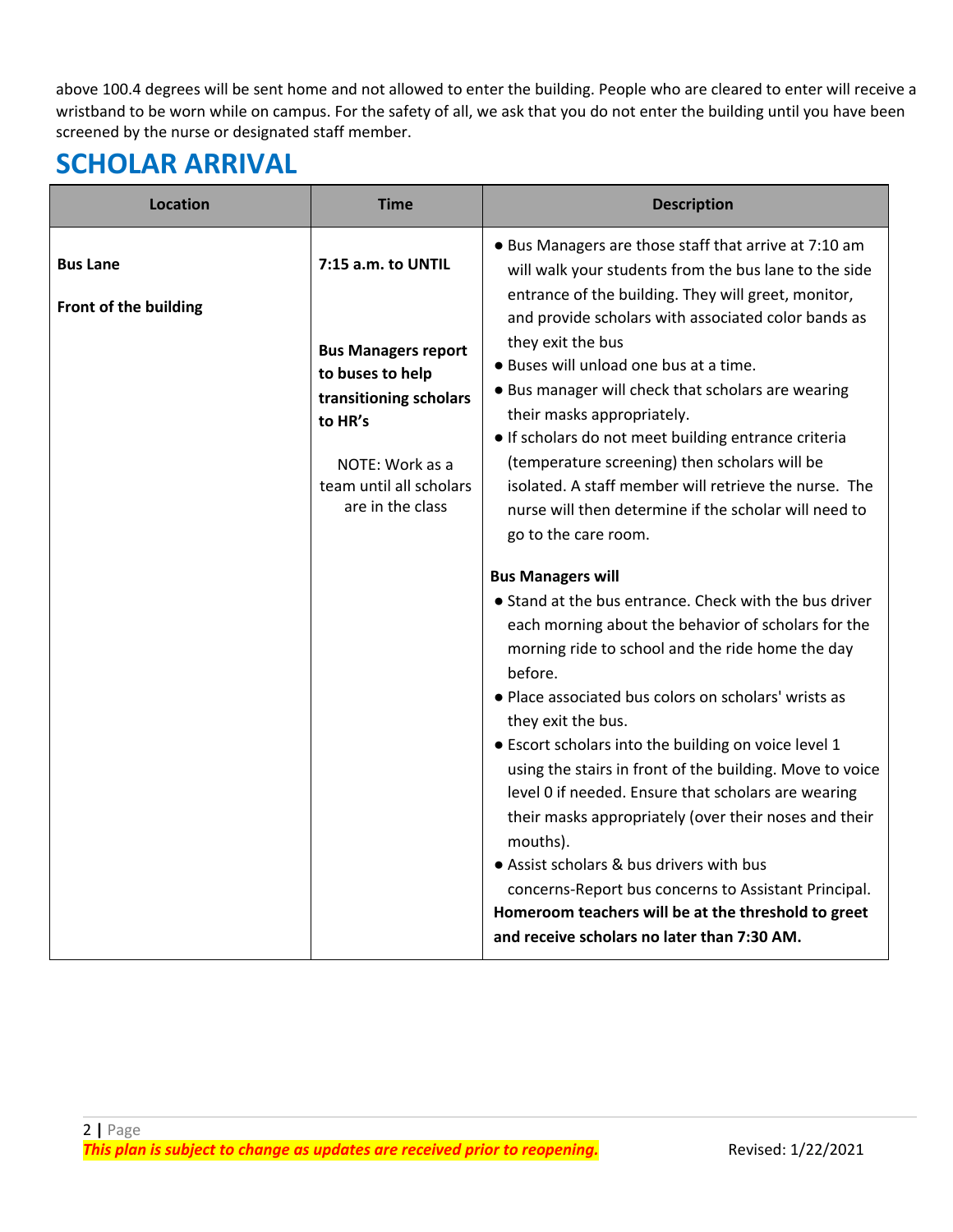| Location                                                                                                                                                                   | <b>Time</b>                                                                            | <b>Description</b>                                                                                                                                                                                                                                                                  |
|----------------------------------------------------------------------------------------------------------------------------------------------------------------------------|----------------------------------------------------------------------------------------|-------------------------------------------------------------------------------------------------------------------------------------------------------------------------------------------------------------------------------------------------------------------------------------|
| <b>Carpool/Day Care Lane</b><br>Car riders - Lower Parking Lot right<br>below the Media Center<br>Van riders - On Collier Dr. just past<br>the main entrance of the school | 7:15 a.m. UNTIL<br><b>NOTE: Work as a</b><br>team until all<br>scholars are in class   | Direct cars to pull all the way down to the gate<br>$\bullet$<br>before dropping off scholars.<br>Greet, monitor, and assist scholars getting out of<br>$\bullet$<br>cars (e.g. open doors)<br>Scholars will then follow Covid-19 protocols up-on<br>$\bullet$<br>entry in building |
| <b>Main Lobby</b>                                                                                                                                                          | 7:30 a.m. - UNTIL<br><b>NOTE:</b> Work as a<br>team until all scholars<br>are in class | <b>Ezzard</b> - monitor the door to ensure that scholars are<br>following school covid-19 protocol to enter the<br>building.                                                                                                                                                        |

#### **While in the Building Safety Protocols/PPE Requirements for the Building**

- 1. At minimum, the following items will be in your classroom:
	- a. Masks (covering your nose and mouth)
	- b. Face Shields (Adults- to be worn with your mask if you choose)
	- c. Scholar Boxes with materials
	- d. Wipes
	- e. Disinfectant Spray
- 2. Remain in your classroom spaces as much as possible. If you leave the classroom, you must wear a mask and practice physical distancing.
- 3. Teachers and scholars should only transition to the following locations:
	- $\bullet$  P.E.
	- STEM
	- Dance\*
	- Closest restroom (following your restroom schedule)

#### **Transitions Transitions**

- Specials (Music and Spanish) services will take place within each homeroom classroom to help reduce COVID-19 exposures through limited transitioning.
- K-2 scholars will receive a hula hoop to use while transitioning from their homeroom to P.E., STEM, or Dance to ensure physical distancing.
- K-2 Scholars will wipe down their hula hoop at the end of each day.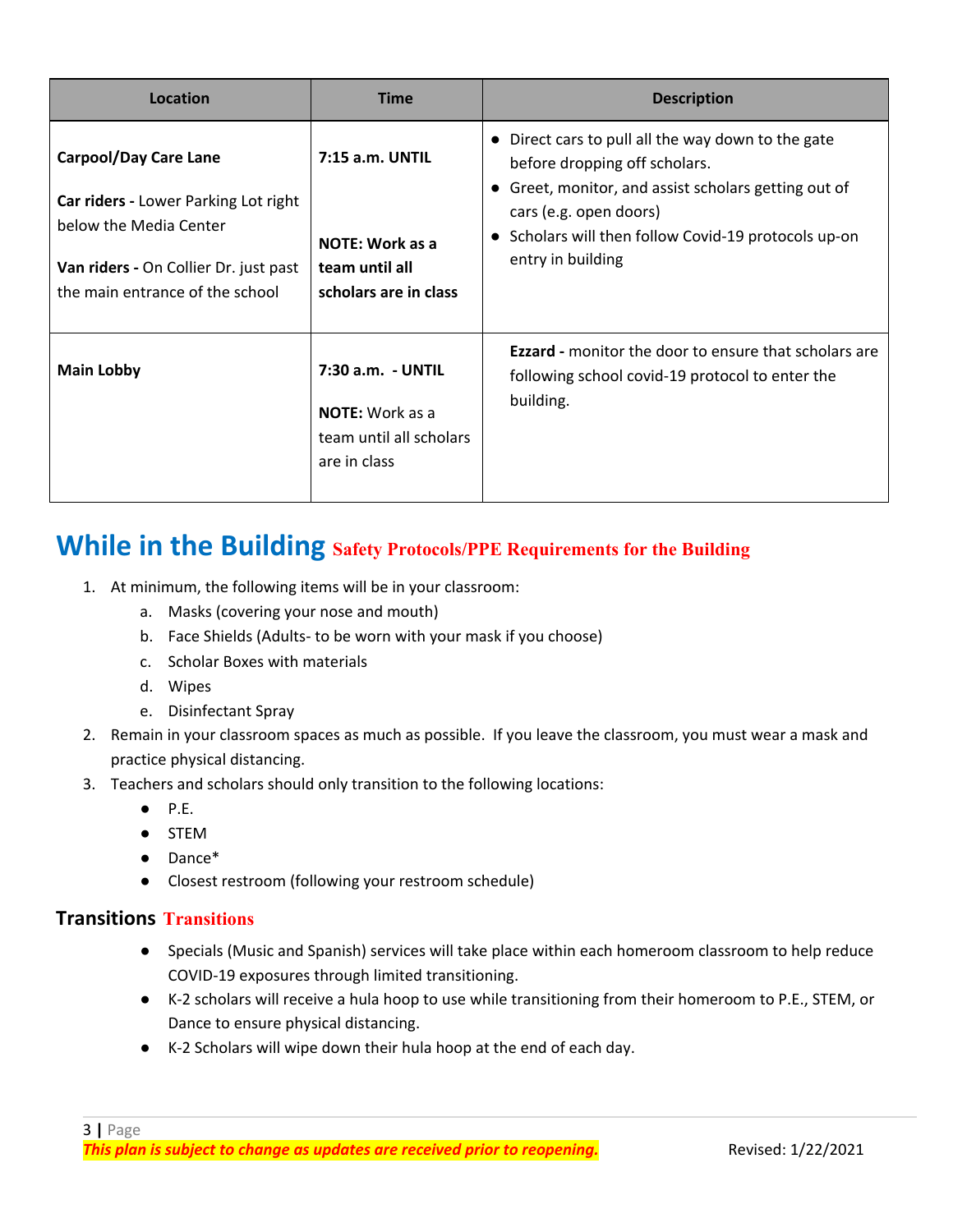- 4. The following areas will have limited access (unless you work in these areas):
	- Teacher's dining area
	- Parent Center
	- Media Center
	- Cafeteria
	- Elevator
	- Main Office
- 5. If you encounter other staff in the hallways as you transition, please remember to exercise physical distancing guidelines and maintain a minimum of 6 ft. distance.
- 6. Please keep your wristband on at all times to indicate that you have been cleared by the nurse. If you see someone without a wristband, please inform administration via phone immediately.
- 7. In the event that you need to use the restroom, we ask that you refrain from using the staff restrooms and instead utilize the appropriate student restrooms on your hall or closest to you. Remember to maintain physical distancing and wear your mask.
- 8. Please do not leave exterior doors propped open.
- 9. Once you have been admitted to the building, please do not leave campus without approval from Dr. Simon or Dr. Arnold.

#### **10. TEACHER WORKROOM**

Please adhere to the following procedures for utilizing the workrooms:

- Adhere to physical distancing practices wear masks and maintain 6 feet distance.
- One person is allowed in each workroom at a time with the exception of the workroom across from the Media Center.
- Take wipes with you to clean the machine after usage.
- 2 people are allowed in the workroom across from the Media Center at one time. Please maintain 6 feet distance.
- Leave the doors propped open at all times.
- Copying should be limited, as we have learned to rely on our use of digital resources.
- Adhere to the time schedule above.
- Use of the copy machine after school hours is allowed. Please be reminded to follow the physical distancing guidelines above.
- Please make sure you clear the workspace for the next group (wipe down machines, take all your items with you, etc.)
- If you want to send copies to the printer, bring your laptop **and** paper with you during your assigned time only.
- If you would like to use the die-cut machine, please use it during the times listed above. You may also use it after school. Remember, two people are allowed in that room at one time.

#### **While in my Classroom Classroom Set-Up to Maximize Social Distancing**

1. Scholars should remain 3ft to 6ft apart from each other to the best extent possible. Additional open spaces (carpet, kidney table, and small tables) can also be used for seating. All desks will face forward. In the event that tables are utilized within a room, no more than 3 scholars will be seated at the table. (One scholar at each end and one in the middle)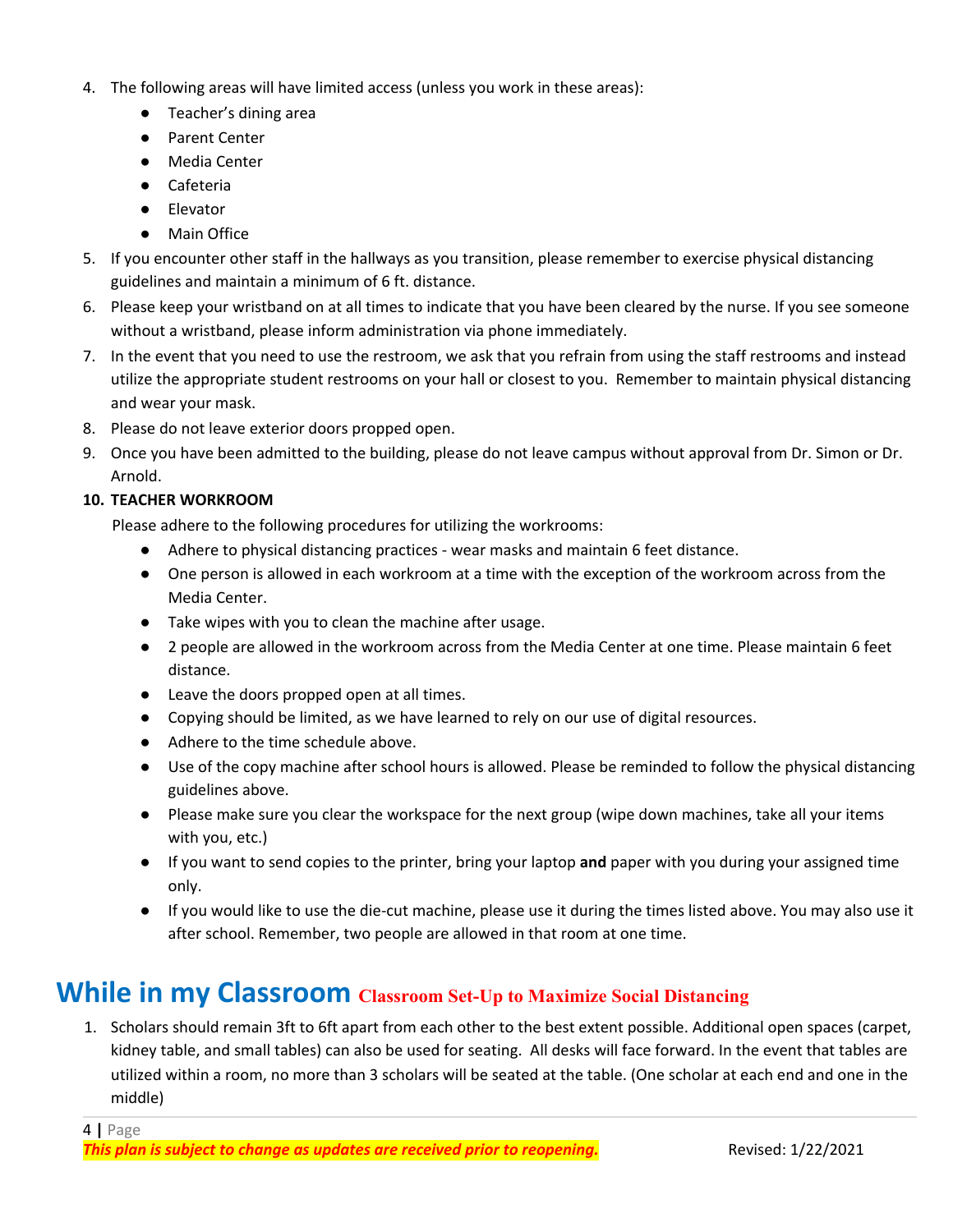- 2. Physical distancing guidelines will be followed to the best extent possible.
- 3. All instruction will be facilitated with physical distancing in mind by teachers.
- 4. Small groups and centers may be implemented as long as physical distancing guidelines are being followed. Other open spaces **closest to your classroom** can also be used for small group instruction if there are additional teachers physically present.
- 5. Group gatherings (SEL, Guided Reading, etc.) should not take place on the carpet.
- 6. Scholars will be supplied with a personal box to house all their items.
- 7. Scholars should use their own materials. There should be no sharing of materials or belongings.
- 8. Scholars should remain in their seats to the best extent possible.
- 9. Materials, tables, and chairs should be wiped down frequently.
- 10. All desks and counter surfaces must be cleared of personal items and wiped down at the end of the day by teachers.
- 11. Seat cushions are available for scholars to sit on in large open areas for small groups and/or or one to one instruction. Seat cushions will be cleaned at the end of each day by teachers.

#### 12. **INSTRUCTIONAL MATERIALS**

- Scholars should keep a set of all instructional materials in their desk or in a designated area. Each scholars' material box should be labeled with their name.
- Leveled readers should be wiped down and stored properly after every use.
- 13. **TECHNOLOGY**
- Scholars should not share technology.
- Teachers should ensure all technology is working properly and ready to begin instruction prior to scholars' arrival.
- Charging stations (if available) should be strategically placed in the classroom to ensure usage and physical distancing.
- Headphones have been ordered for each scholar.

#### **14. REQUEST FOR ROOM REPAIRS**

● If you have maintenance needs in your classroom (HVAC, insects, broken furniture, etc), please enter them using the link below:

<https://forms.gle/Uv9yBVGtXviBH5KCA>

#### **15. TECHNOLOGY EQUIPMENT**

- Verify that you have your board or panel remote control, Recordex, VGA Cable, USB Cable, HDMI Cable and sound cable.
- Verify all peripherals are connected to the boards and (Doc Cameras, User Response devices, etc.) are located in the classroom.
- Email Ms. Hodges [\(shanteria.hodges@atlanta.k12.ga.us](mailto:shanteria.hodges@atlanta.k12.ga.us)), if you have any technology needs.

### **Restroom Breaks**

- Restroom occupancy within the building will be limited due to COVID-19. There will be no more than 3 scholars within the restroom at any given time. Teachers will continue to encourage scholars to practice physical distancing while in the restroom. Signage and markings will also be utilized.
- Scholars will be reminded of the importance of restroom and hand washing expectations.
- Restroom breaks will be scheduled twice a day. Refrain from sending groups of scholars to the restroom.

5 **|** Page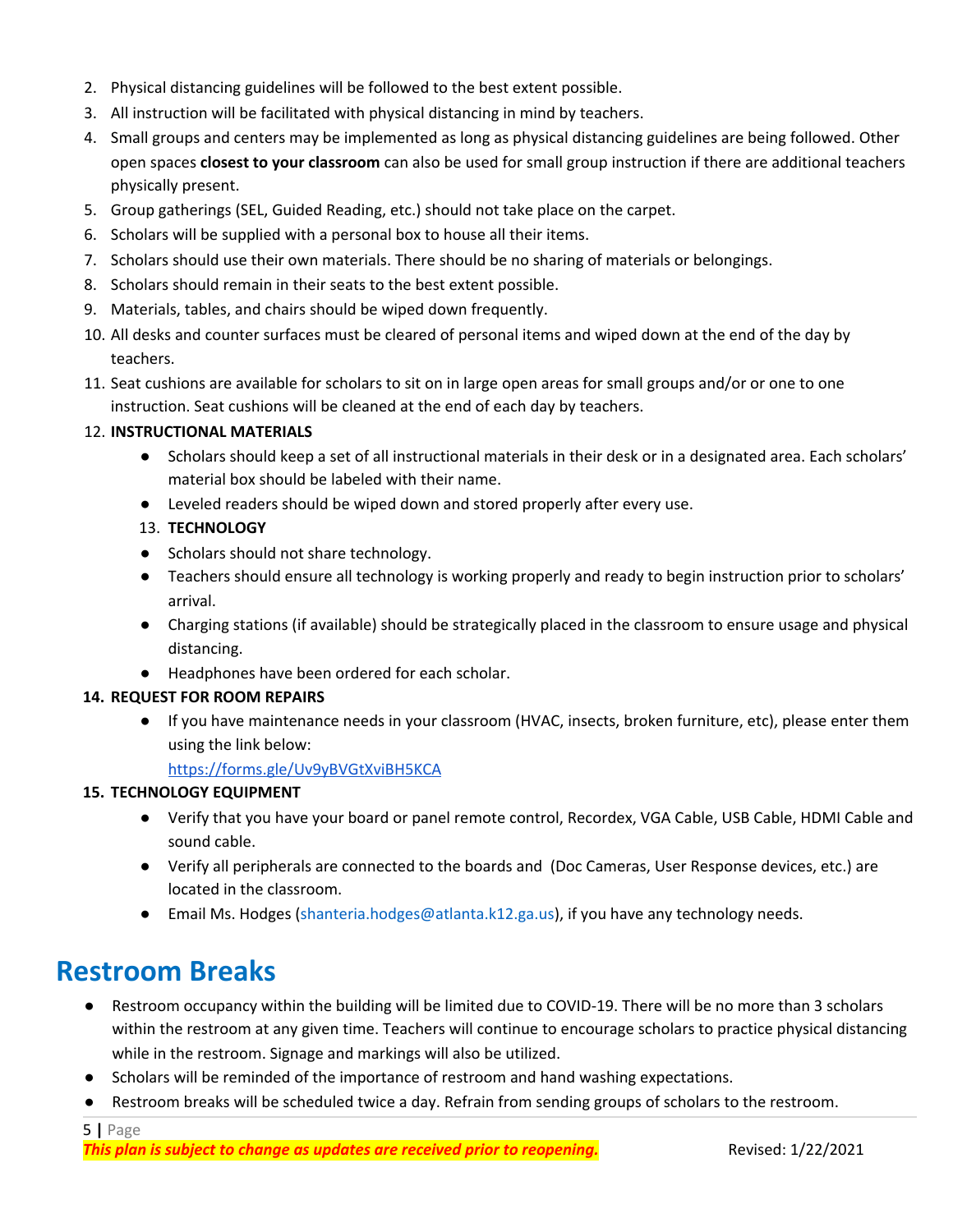● **Custodial staff will conduct cleaning throughout the day.**

### **Restroom Schedule**

| <b>Grade Level</b> | <b>Time/Location</b> | <b>Morning</b> | <b>Location</b>             | <b>Afternoon</b> |
|--------------------|----------------------|----------------|-----------------------------|------------------|
| Pre-K              | <b>McClain</b>       | 8:00           | Pre-K Open Area             | 12:15            |
|                    | Upshaw               | 8:15           | Pre-K Open Area             | 12:00            |
| <b>Kdg</b>         | <b>Cofield</b>       | 8:20           | <b>Kinder</b>               | 12:00            |
|                    | George               | 8:30           | <b>Kinder</b>               | 12:10            |
|                    | Hall                 | 8:40           | <b>Kinder</b>               | 12:20            |
|                    | <b>Keyes</b>         | 8:50           | <b>Kinder</b>               | 12:30            |
| 1st Grade          | <b>Bell</b>          | 8:20           | <b>Near Arnold's office</b> | 12:40            |
|                    | J. Davis             | 9:00           | <b>Kinder</b>               | 12:40            |
|                    | Pough                | 8:30           | <b>Near Arnold's office</b> | 12:50            |
|                    | Salaam               | 8:40           | <b>Near Arnold's office</b> | 1:00             |
|                    | <b>Starks</b>        | 9:10           | <b>Kinder</b>               | 12:50            |
| 2nd Grade          | <b>Boyajian</b>      | 10:25          | <b>Near Arnold's office</b> | 1:10             |
|                    | Hightower            | 9:00           | <b>Near Arnold's office</b> | 11:55            |
|                    | <b>Price</b>         | 8:50           | <b>Near Arnold's office</b> | 11:45            |
|                    | <b>Thomas</b>        | 10:15          | <b>Near Arnold's office</b> | 1:20             |
|                    | <b>Voss</b>          | 9:20           | <b>Near Arnold's office</b> | 12:15            |
|                    | <b>Williams</b>      | 9:10           | <b>Near Arnold's office</b> | 12:05            |
| 3rd Grade          | <b>Davidson</b>      | 8:50           | <b>Back Hallway</b>         | 12:15            |
|                    | <b>T. Davis</b>      | 9:00           | <b>Back Hallway</b>         | 12:05            |
|                    | Johnson              | 9:10           | <b>Back Hallway</b>         | 12:25            |
|                    | <b>McRae</b>         | 9:20           | <b>Back Hallway</b>         | 12:35            |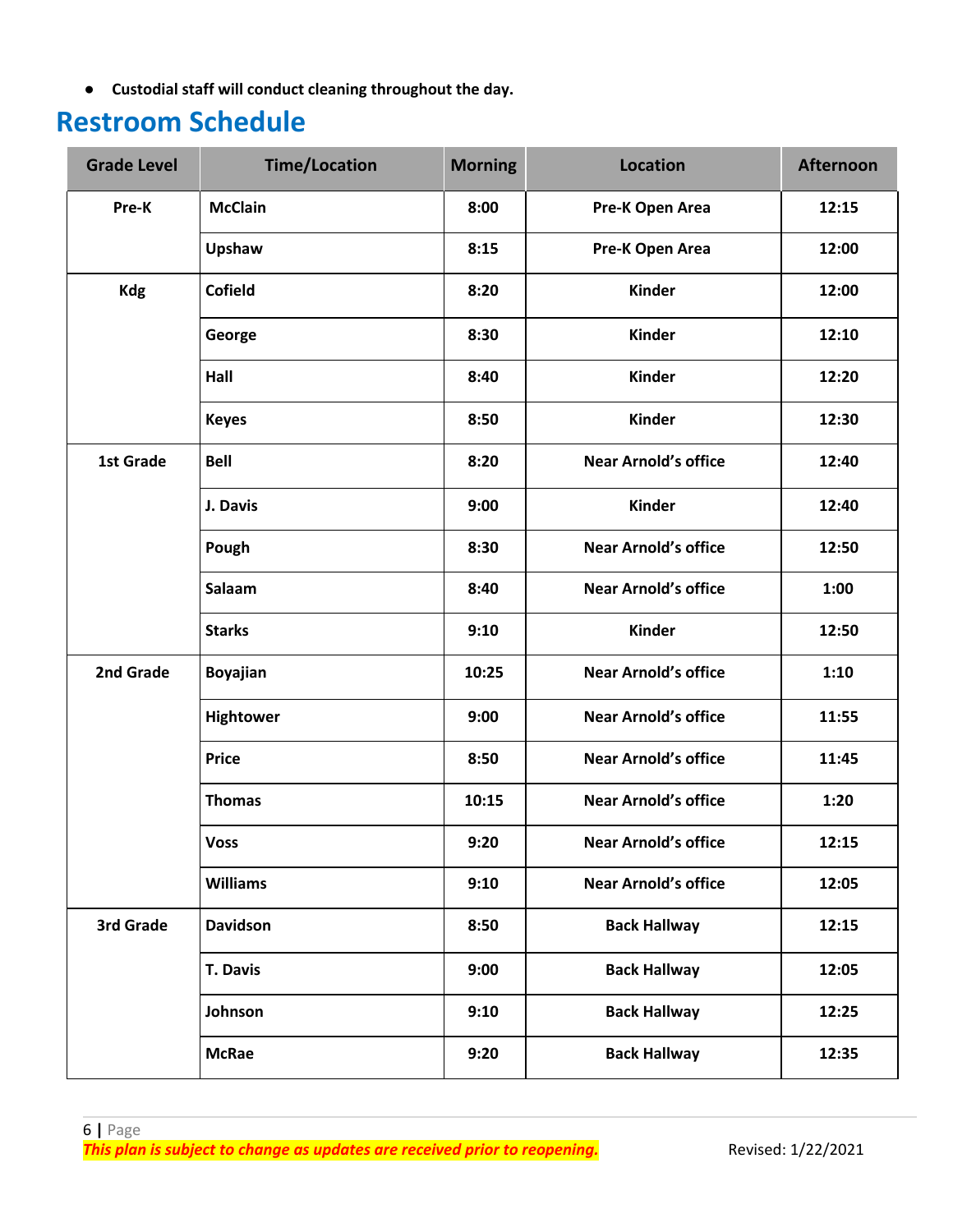|                  | <b>Moses</b>     | 9:30 | <b>Back Hallway</b>      | 11:55 |
|------------------|------------------|------|--------------------------|-------|
| <b>4th Grade</b> | <b>Barnwell</b>  | 8:20 | <b>Near Media Center</b> | 1:20  |
|                  | <b>Mathis</b>    | 8:20 | <b>Back Hallway</b>      | 1:20  |
|                  | Moneyham         | 8:30 | <b>Back Hallway</b>      | 1:30  |
|                  | Jones            | 8:30 | <b>Near Media Center</b> | 1:30  |
|                  | <b>Taylor</b>    | 8:40 | <b>Back Hallway</b>      | 1:40  |
|                  | Walker           | 8:40 | <b>Near Media Center</b> | 1:40  |
| <b>5th Grade</b> | <b>Armstrong</b> | 8:20 | 5th Grade hallway        | 12:15 |
|                  | <b>DeWitt</b>    | 8:30 | 5th Grade hallway        | 12:25 |
|                  | <b>Spragin</b>   | 8:40 | 5th Grade hallway        | 12:35 |
|                  | <b>Stewart</b>   | 9:30 | 5th Grade hallway        | 12:45 |
|                  | <b>Thomas</b>    | 9:40 | 5th Grade hallway        | 12:55 |
|                  | Warthen          | 9:50 | 5th Grade hallway        | 1:05  |

#### **Breakfast & Lunch Lunch Protocols**

- Breakfast and lunch will be provided and consumed in the classroom.
- Gloves will be provided to staff.
- Scholars will eat lunch at their scheduled lunch time.
- Scholars are allowed to bring a snack to school that are enclosed in individually labeled and wrapped containers. No sharing.
- Breakfast and lunch will be delivered to the classroom each day based on attendance taken by 8:00 AM.
- Each classroom will be given a trash bag to throw away classroom trash.
- Large rolling trash cans will be placed in the middle of each grade level pod.
- Teachers will have a duty free lunch. Duty free lunch schedule is can be found here: <https://drive.google.com/file/d/17vRCBBPK26oMfnKxGM53GSGAiURi78WG/view?usp=sharing>
- Scholars will have access to drinking water.
- Parents will not be allowed to eat with their child.

### **Instructional Break (Recess)**

- Teachers are permitted to take their scholars outside for recess.
- The playground equipment should not be used.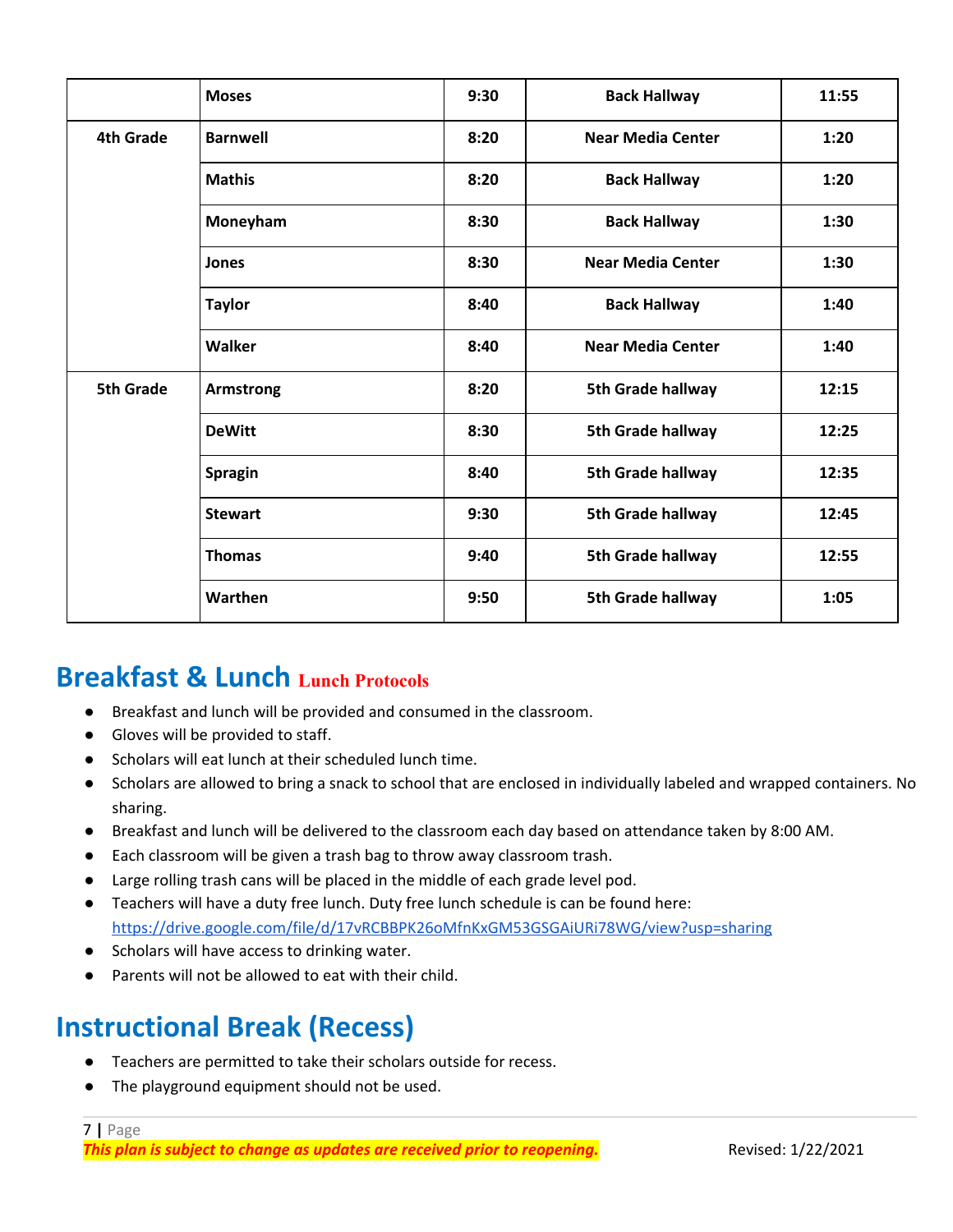- Scholars should at all times practice physical distancing and wear their masks.
- To ensure we continue to practice physical distancing, only one class should be in an outside area at a time. (Track, track field, baseball field, tennis court, etc.)

## **Daily Learning Expectations**

- Teachers will follow their daily instructional schedules to the best extent possible on Monday, Tuesday, Thursday, and Friday.
- Wednesdays are designated as time for independent learning and support. This may include intervention, academic supports, planning, office hours, or professional learning.
- Scholars are expected to leave devices at school except for Tuesdays and return on Thursday.
- Scholars who do not bring their device will complete a work packet.

#### **Wellness**

- Each classroom will be stocked with a first-aid kit to support scholars who may present minor scrapes or cuts.
- Teachers are encouraged to triage any minor concerns and reach out to the nurse if more supplies are necessary.
- If scholars need medical attention, buzz the front office and the nurse will be notified.
- NO scholar should be sent to the front office or to the nurse without buzzing the front office.

#### **Care Room**

- Our Care Room will be located downstairs near the carpool entry (previously known as our Scholar Success Room-SSR)
- The Care Room will be equipped with sanitizable cots.
- The scholar will be monitored at all times by a designated staff member in full PPE until the parent/guardian arrives or the sick bus may be available.
- The staff member monitoring the Care Room will be trained and fitted for a N95 mask.
- Parents/Guardians will be asked to pick up scholars, including household members of the scholar exhibiting symptoms, at the lower parking lot.

## **Staff, PLC, and Grade Level Meetings**

All staff, grade level, and PLC meetings will continue to be virtual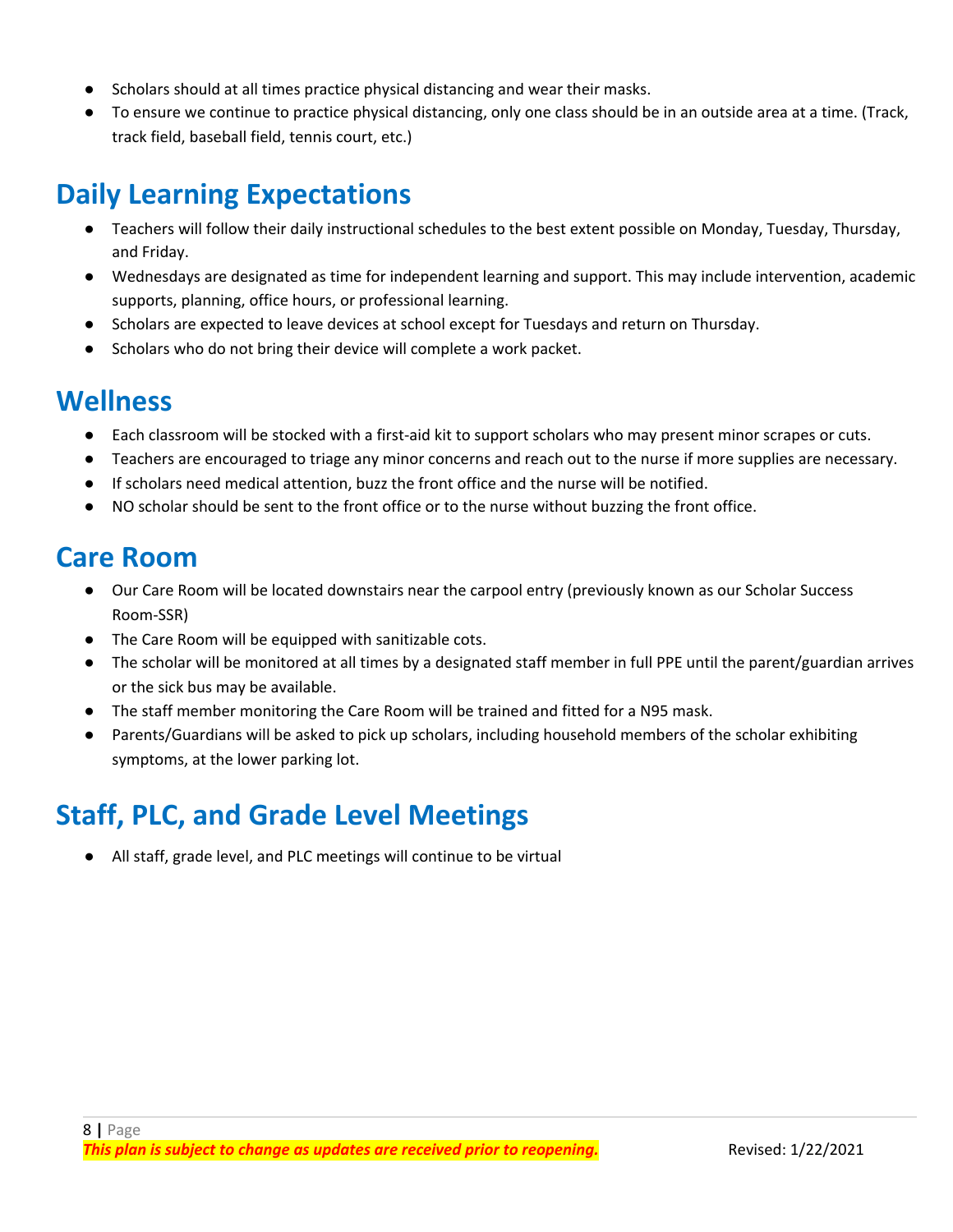# **Scholar Dismissal**

**2:00 p.m.** All Afternoon Dismissal Managers must pick up walkie talkies from the front office.

**2:05 p.m.** All Afternoon Dismissal Managers will report to their dismissal location no later than 2:05p.m.

#### **2:10 p.m. For scholars traveling by car and daycare van each day:**

● These scholars will be escorted from their classrooms by selected staff members to the lower level.

**2:15 p.m. For scholars traveling by bus and walkers -** Dismissal of two (2) grade levels at a time - 4 th and 5 th grade will dismiss together. All homeroom teachers will escort scholars to the bus lanes swiftly and safely. **NOTE:** All buses are lined up in the front of the school closest to the Pre-K classrooms. Bus managers will also help to guide scholars to their correct bus locations. Homeroom teachers, please stay outside to actively supervise scholars getting to the correct buses.

**2:20 p.m. For scholars traveling by bus and walkers - Dismissal of two (2) grade levels at a time - 2<sup>nd</sup> and 3<sup>rd</sup>** grade will dismiss together. All homeroom teachers will escort scholars to the bus lanes swiftly and safely. **NOTE:** All buses are lined up in the front of the school closest to the Pre-K classrooms. Bus managers will also help to guide scholars to their correct bus locations. Homeroom teachers, please stay outside to actively supervise scholars getting to the correct buses.

**2:30 p.m. For scholars traveling by bus and walkers -** Dismissal of two (2) grade levels at a time - PK-1 will dismiss together. All homeroom teachers will escort scholars to the bus lanes swiftly and safely. **NOTE:** All buses are lined up in the front of the school closest to the Pre-K classrooms. Bus managers will also help to guide scholars to their correct bus locations. Homeroom teachers, please stay outside to actively supervise scholars getting to the correct buses.

**2:40 p.m.** Buses will depart from the school.

### **Staff Exiting the Building**

- 1. All classified staff members (paraprofessionals, hourly paraprofessionals, clerks, bookkeeper and parent liaison) are required to Kronos out each day via computer or phone.
- 2. Wipe down your personal items and desk.
- 3. Please exit the building using the door that you used when you entered the building.

# **Staff Duty Stations**

All staff members assigned to morning and afternoon duty are expected to actively monitor scholars as they transition throughout the hallway. To the best extent possible, scholars should remain 3ft to 6ft apart and follow all safety guidelines.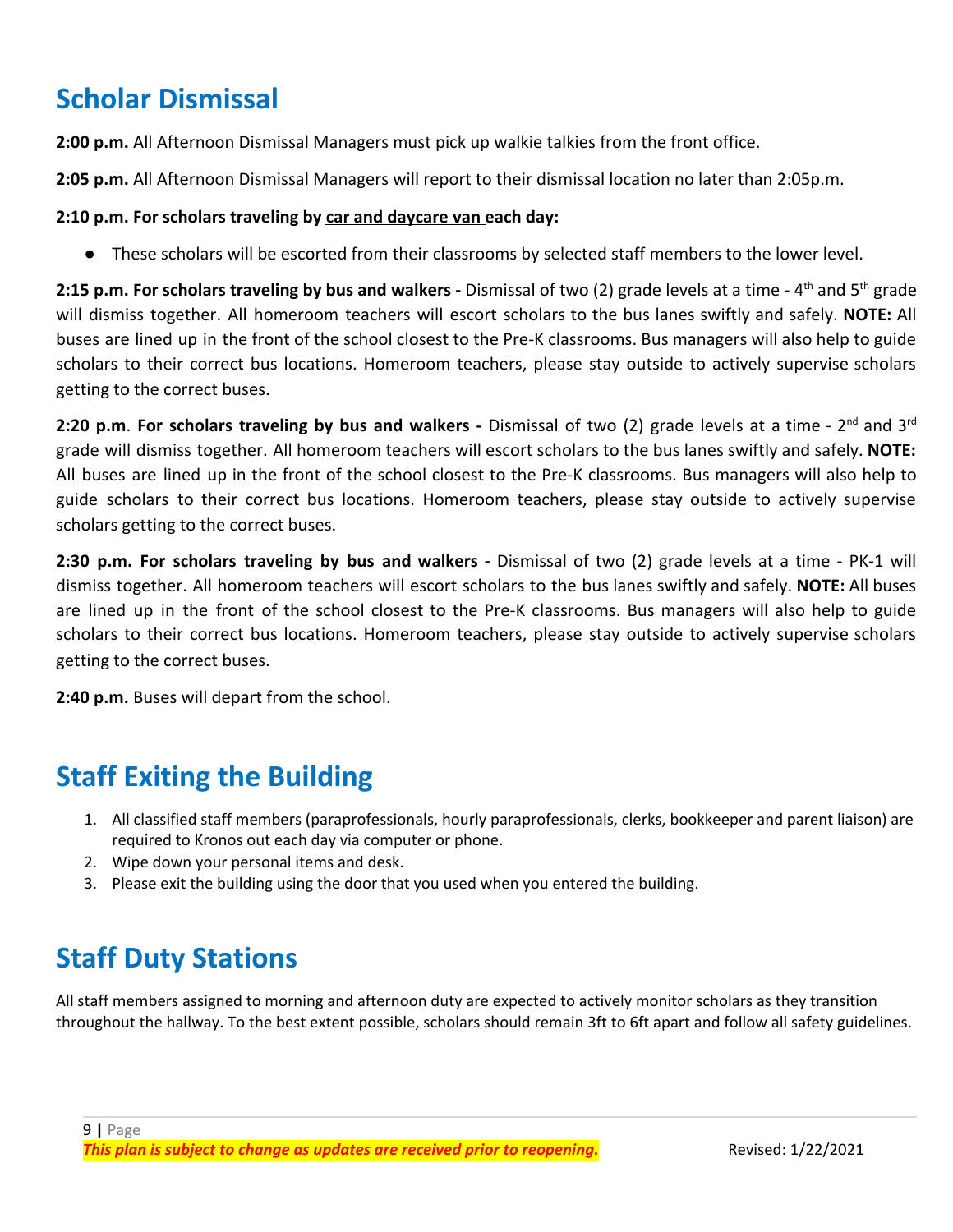| <b>STAFF DUTY STATIONS</b>        |                                                                       |             |  |
|-----------------------------------|-----------------------------------------------------------------------|-------------|--|
| <b>STAFF MEMBER</b>               | <b>LOCATION</b>                                                       | <b>TIME</b> |  |
| <b>Nurse LeRoy &amp; Caldwell</b> | Health Screening-Front of the building (STAFF) 7:00                   | AM          |  |
| Mrs. Fulton                       | Health Screening - Front of the building (STAFF) 7:00                 | AM          |  |
| Ms. JnBaptist                     | Health Screening - Carpool (SCHOLARS) 7:10                            | AM          |  |
| Mr. Wooten                        | Health Screening - Carpool (SCHOLARS) 7:10                            | AM          |  |
| Ms. Hart                          | Health Screening - Side of the building (SCHOLARS) 7:10               | AM          |  |
| Mr. Metzger                       | Health Screening -Side of the building (SCHOLARS) 7:10                | AM          |  |
| Mrs. Todd                         | <b>Health Screening - As needed</b>                                   | AM          |  |
| Mrs. Coleman                      | 2nd Grade Hall                                                        | AM & PM     |  |
| Ms. B. Brown                      | 3rd Grade Hall                                                        | AM & PM     |  |
| Mr. Robinson                      | 3rd Grade Main Hall                                                   | AM & PM     |  |
| Mrs. Ezzard                       | Main Hall (outside Ms. Ezzard's office)                               | AM & PM     |  |
| Mr. J. Davis                      | Stairwell (mid stairs-near Ms. Green's office)                        | AM          |  |
| Ms. Freeman                       | <b>Breakfast</b>                                                      | AM          |  |
| Ms. Evans                         | <b>Breakfast</b>                                                      | AM          |  |
| Ms. A                             | <b>Breakfast</b>                                                      | AM          |  |
| Ms. Howard                        | <b>Breakfast</b>                                                      | AM          |  |
| Ms. Barnes                        | 1st Grade Hall then breakfast duty                                    | AM          |  |
| Mrs. Francis                      | <b>Breakfast</b>                                                      | AM          |  |
| Ms. T. Taylor                     | <b>Breakfast</b>                                                      | AM          |  |
| Ms. Griffin                       | <b>Breakfast</b>                                                      | AM          |  |
| Mr. Leon                          | Downstairs (door entrance)                                            | AM & PM     |  |
| Coach Beckford                    | Downstairs (bottom of stairs - near Health classroom)<br>Carpool area | AM<br>PM    |  |
| Dr. Jackson                       | Kdg Hall (near STEM LAB)                                              | AM & PM     |  |
| Mrs. Wilson-Seville               | 3rd Grade Hall<br>(near Wilson-Seville's office)                      | AM & PM     |  |
| Ms. Hodges                        | <b>Outside Media Center</b>                                           | AM & PM     |  |
| Ms. Finley                        | 4th Grade Hall                                                        | AM & PM     |  |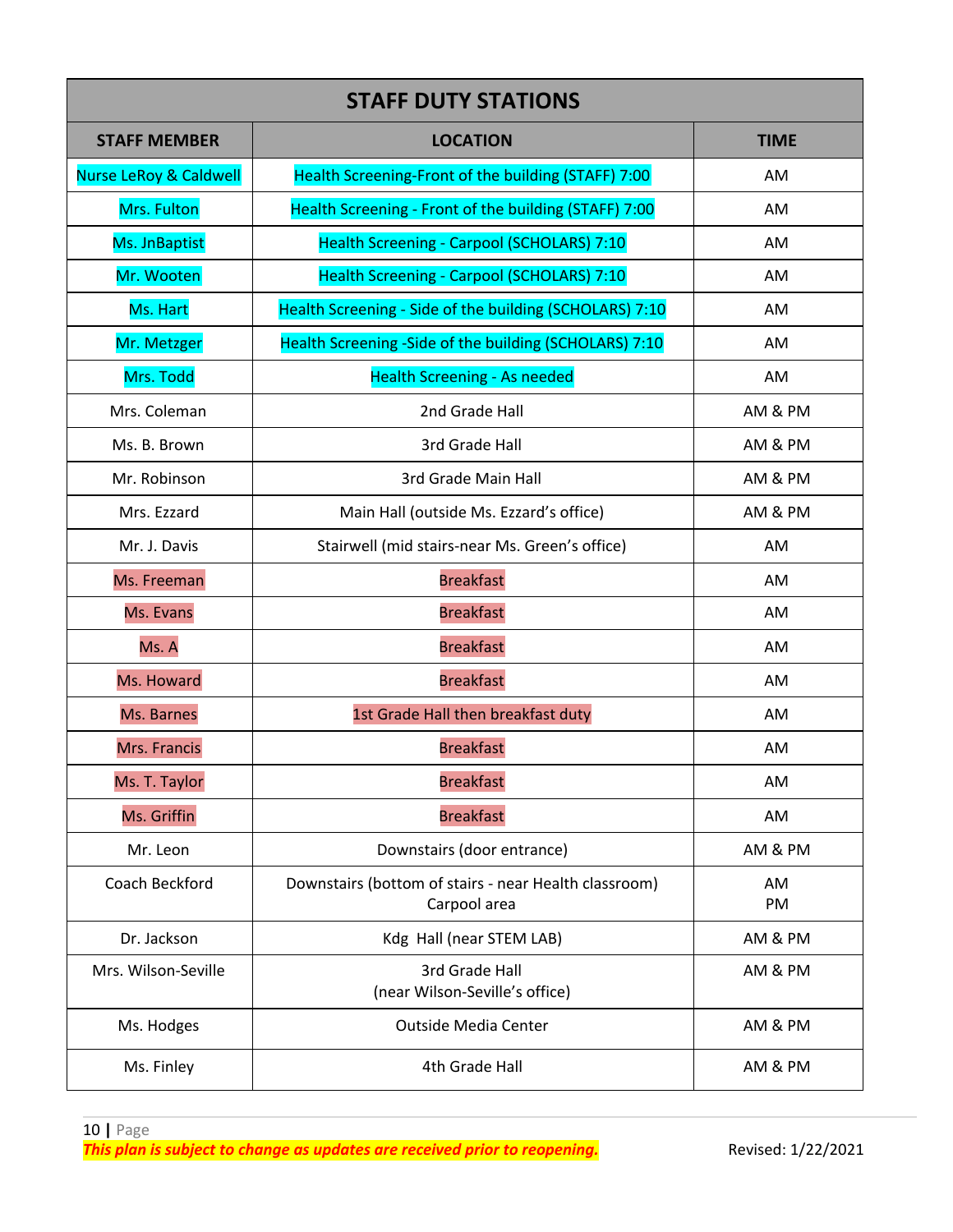| Ms. Lymon      | Top of Stairwell (Back hall near Ms. Green's office)   | AM & PM         |
|----------------|--------------------------------------------------------|-----------------|
| Ms. Strickland | Hallway Outside Greenhouse                             | AM & PM         |
| Mr. Mobley     | Bus duty at 7:30 AM, and then report to 5th Grade Hall | AM & PM         |
| Mr. Browning   | Bus duty at 7:30 AM then report to Kdg Hall            | AM              |
| Ms. M. Thomas  | Bus Duty 7:30 AM                                       | AM & PM         |
| Ms. Miles      | Bus Duty 7:30 AM                                       | <b>AM</b>       |
| Ms. Perrymond  | Bus Duty 7:30 AM<br>Carpool - lower grades             | AM<br><b>PM</b> |
| Ms. Alexander  | Bus Duty 7:30 AM                                       | AM & PM         |
| Mr. Olorunfemi | Bus Duty 7:10 AM                                       | AM & PM         |
| Mr. Parker     | Bus Duty 7:10 AM                                       | AM & PM         |
| Ms. Watson     | Bus Duty 7:10 AM                                       | AM              |
| Mr. McGruder   | Bus Duty 7:10 AM                                       | AM              |
| Ms. Kelly      | Bus Duty 7:10 AM                                       | AM              |
| Mrs. Miller    | Carpool 7:10 AM                                        | AM & PM         |
| Ms. Day        | Carpool 7:10 AM                                        | AM & PM         |
| Mrs. Maxberry  | Carpool 7:10 AM                                        | AM              |

**Notes**

1. If your duty station does not indicate a specific time, please make certain that you are at your duty station and ready to supervise and monitor scholars **no later than 7:30 AM**.

2. Ms. Evans, Mrs. Starks, Mrs. Moses, and Ms. Watson will serve as back-up health screeners, if necessary.

### **Behavior**

We will uphold and commit to the scholar code of conduct which can be found in the **APS [2020-2021](https://www.atlantapublicschools.us/cms/lib/GA01000924/Centricity/Domain/94/APS_ENG%25252020-21%252520Student%252520Handbook%252520Final.pdf) Scholar Handbook.** See the HAES Behavior Flowchart on the last page of this plan.